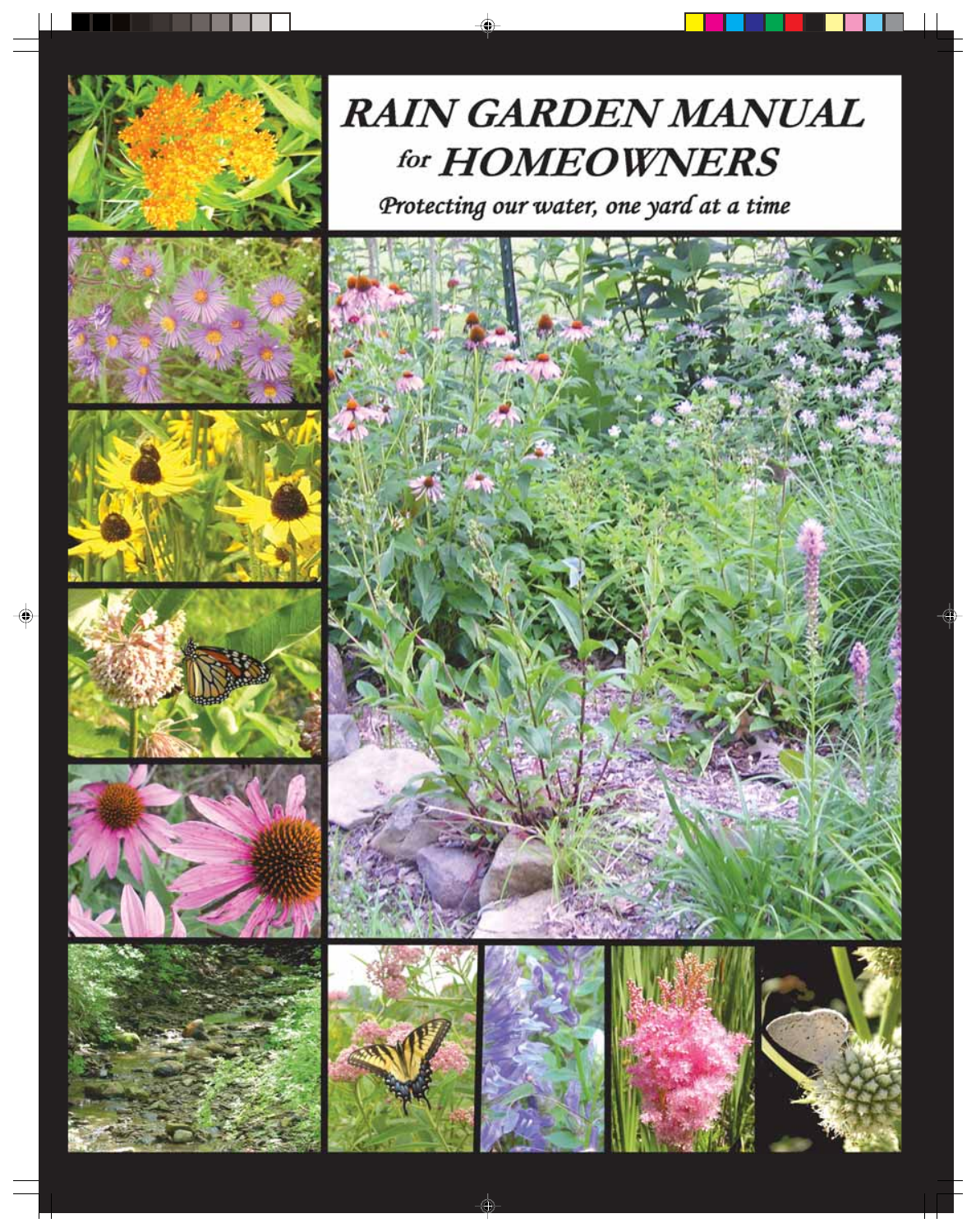## **What is a Rain Garden?**

A rain garden is an attractive, landscaped area planted with perennial native plants which don't mind getting "wet feet." They are beautiful gardens, built in depressions, which are designed to capture and filter storm water runoff from impervious surfaces around the home, such as rooftops and driveways.



The benefits of rain gardens are multiple and include their ability to perform the following functions:

- $\&$  Help keep water clean by filtering storm water runoff before it enters local waterways
- Felp alleviate problems associated with flooding and drainage
- $\&$  Enhance the beauty of individual yards and communities
- $\&$  Provide habitat and food for wildlife including birds and butterflies
- Recharge the ground water supply

### *Why Do We Need Rain Gardens?*

As development increases, there are more demands placed on our local environment. Impervious surfaces associated with development, such as rooftops, driveways and roads, are areas that shed rainwater. Construction activity on development sites usually compacts the soil, limmiting the ground's capacity to absorb water. Taken together, these factors reduce the ability of our landscape to absorb and filter strom water.

Impervious surfaces can negatively affect our environment as they increase storm water runoff. Consequently they increase the chance for pollution to enter our waterways through our storm drainage systems, including sewers and open ditches, which flow untreated to our streams and lakes. The type of pollution that results from storm water runoff is called nonpoint source pollution. Studies by the United States Environmental Protection Agency (USEPA) have shown that a substantial amount of the pollution in our streams, rivers and lakes is carried there by runoff from our own yards and gardens. Some of the more common nonpoint source pollutants include fertilizers, pesticides, pet wastes, grass clippings and yard debris. An easy way to help keep these pollutants out of our local waterways is to install a rain garden!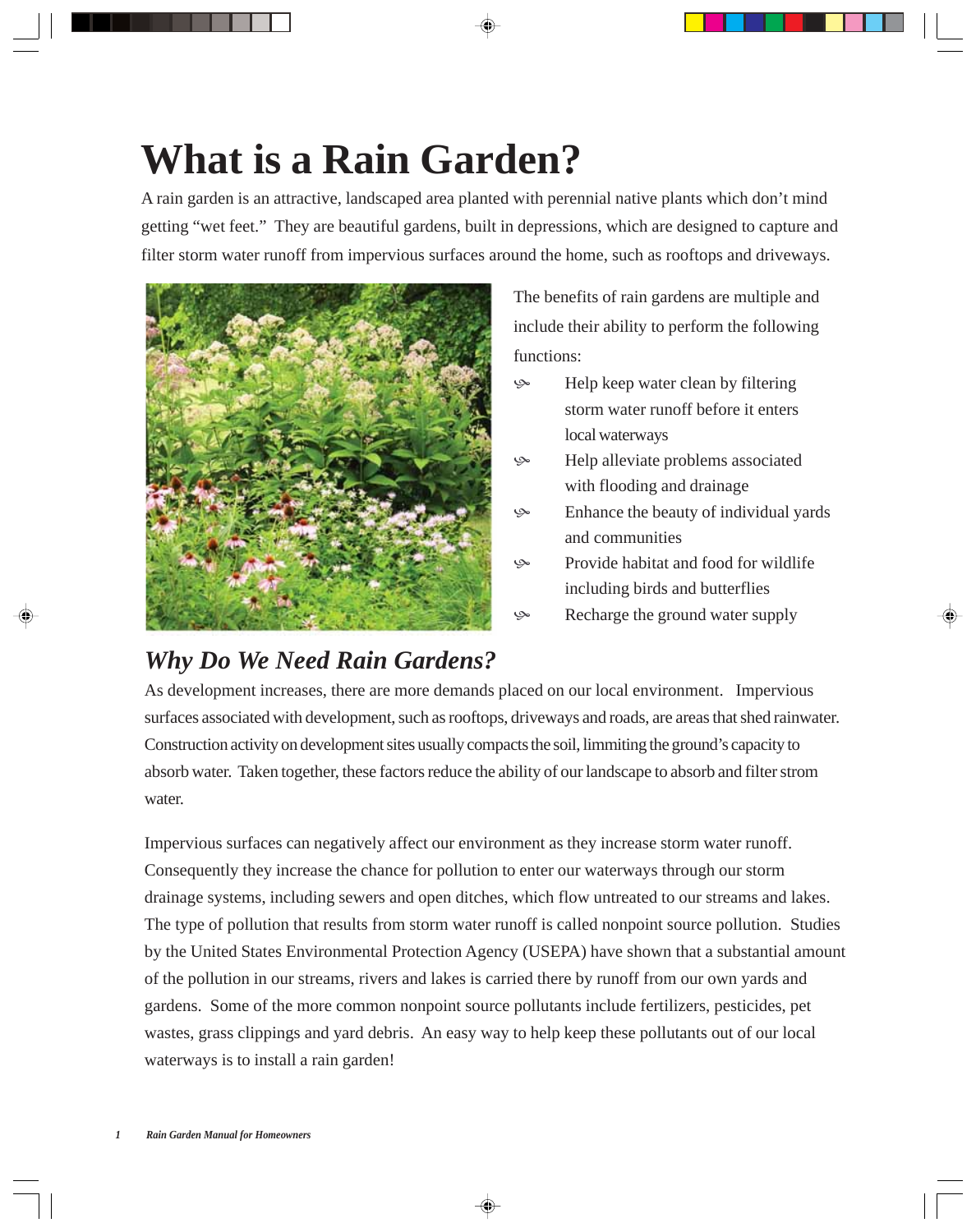### *Installing Your Own Rain Garden*

Installing a rain garden can be a fairly simple process, involving a shovel and a bit of physical energy. This manual will guide you through the process of building a rain garden on your own property.

The size and style of your garden will depend on a number of factors including: the size of your yard, whether you are trying to create a formal or informal looking garden, and the amount of money you want to spend. *Remember, you can never have a rain garden that is too large or too small!* Any size rain garden can contribute to solving local water quality problems and will be a beautiful addition to your property!



*Common Milkweed is a popular rain garden plant species because of its ability to tolerate wet soil conditions. Here, one is visited by a female monarch butterfly.*

## **RAIN GARDEN Q & A**

#### **Is a rain garden a pond?**

No. Rain gardens are not ponds. If properly designed, they should hold water for a maximum of 48 hours

#### **Will a rain garden attract mosquitos?**

No. A common misconception of any water feature near the house is that it will attract mosquitos. Mosquitos need standing water for 7-12 days to complete their life cycle. A properly installed rain garden should not hold water long enough for mosquito larvae to complete their life cycle. Rain gardens also have the advantage of attracting dragonflies, which are predators of mosquitos. In short, a rain garden will not make a mosquito problem worse, and could possibly improve it by helping to eliminate standing water.

#### **Are rain gardens hard to maintain?**

No. That is the beauty of using native plants in your rain garden! Native plants are well adapted to their natural surroundings and do not require fertilizers or pesticides.

#### **Is a rain garden expensive?**

It doesn't have to be. If you purchase plants, and do the work yourself, the cost will be about \$3 to \$5 per square foot. If you hire a landscape consultant to design, construct, select plants, and install plants, the cost will increase to about \$10 to \$15 per square foot.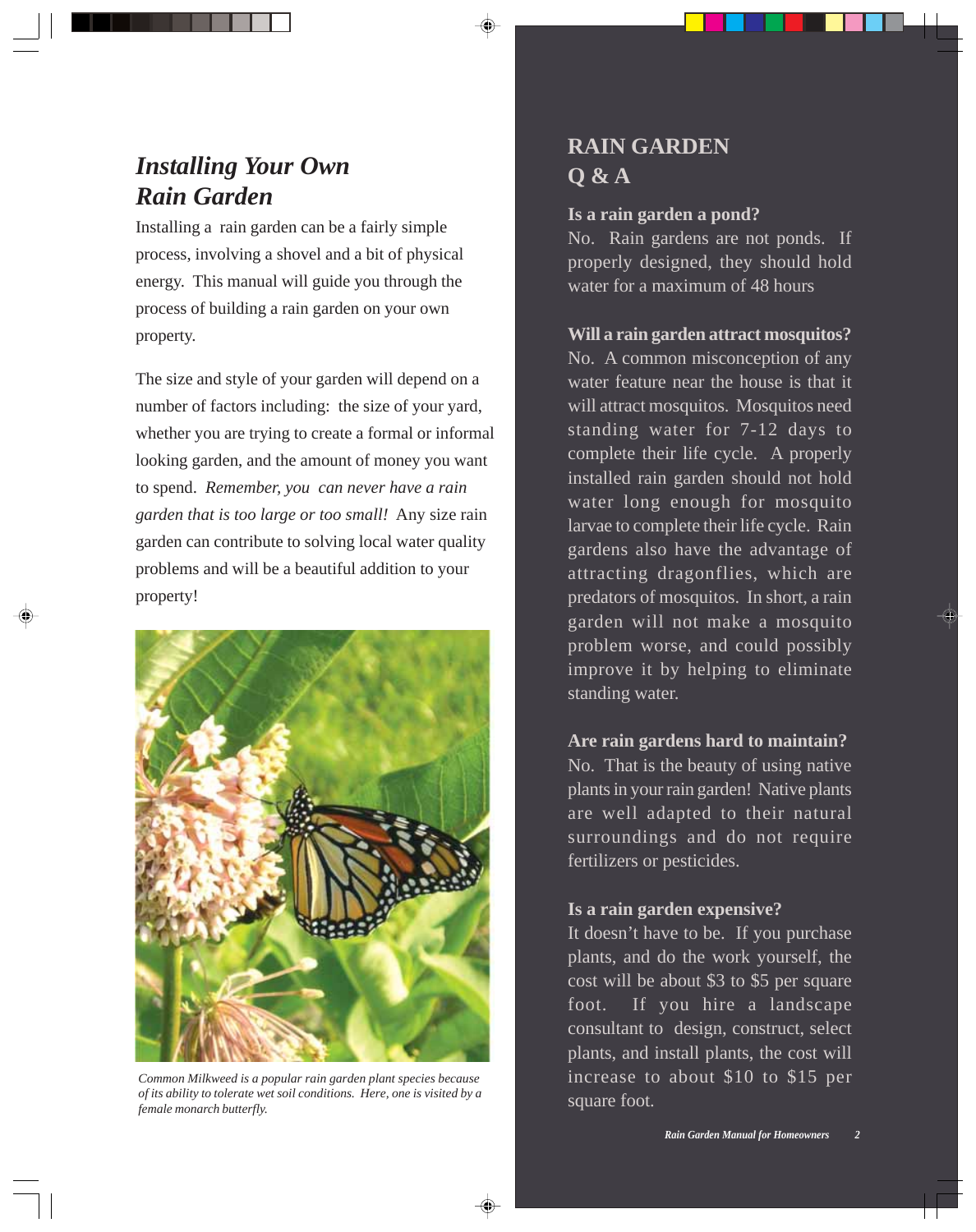

## **Placing and Sizing Your Rain Garden**

This section of the manual covers rain garden planning basics -- where to put the garden and how large it should be based on your soil type, slope, and drainage area. Following the instructions in this section will help ensure your rain garden is successful. There is a rain garden worksheet on page 18 where you can perform and record your calculations.

## *Finding the Right Location for Your Rain Garden*

Rain gardens can be placed near your home to catch runoff from your roof, or farther out in your lawn to collect surface water draining across your property. Do a bit of rainy day sleuthing to discover the drainage pattern on your property. Find out where runoff flows and locate areas where water collects. Typically, the largest sources of runoff are rooftops, paved surfaces, slopes, and compacted soils.

Some helpful tips are listed below to help you determine the best location for your rain garden:

- $\Diamond$  Rain gardens should be a minimum of ten (10) feet from your home and your neighbors' homes, to prevent damage from water seepage.
- So Rain gardens should not be placed over or near the drain field of a septic system.
- $\&$  Because these areas are already poorly drained, rain gardens should not be placed in an area of your yard where water collects. They should be placed up-slope of these areas to reduce the amount of water that flows into them.
- $\&$  Rain gardens should not be placed within existing drainage ways such as swales and ditches.
- $\&$  Sunny or partly sunny locations are best for rain gardens, but shade gardens are possible.
- Rain gardens should be integrated with your landscape. They can have a formal or informal look based on your preference.
- Rain gardens should not be installed under large trees. Trees have extensive root systems that may be damaged in the rain garden excavation process. In addition, they may not be able to adapt to the extra moisture being held by your rain garden.
- $\&$  Check with your local building department before installing your rain garden as some of the installation requirements may conflict with local ordinances or zoning regulations.
- K Make yourself aware of underground service lines or utilities. Remember to "Call before you dig!"1-800-362-2764 for underground utilities and 1-800-925-0988 for oil and gas lines.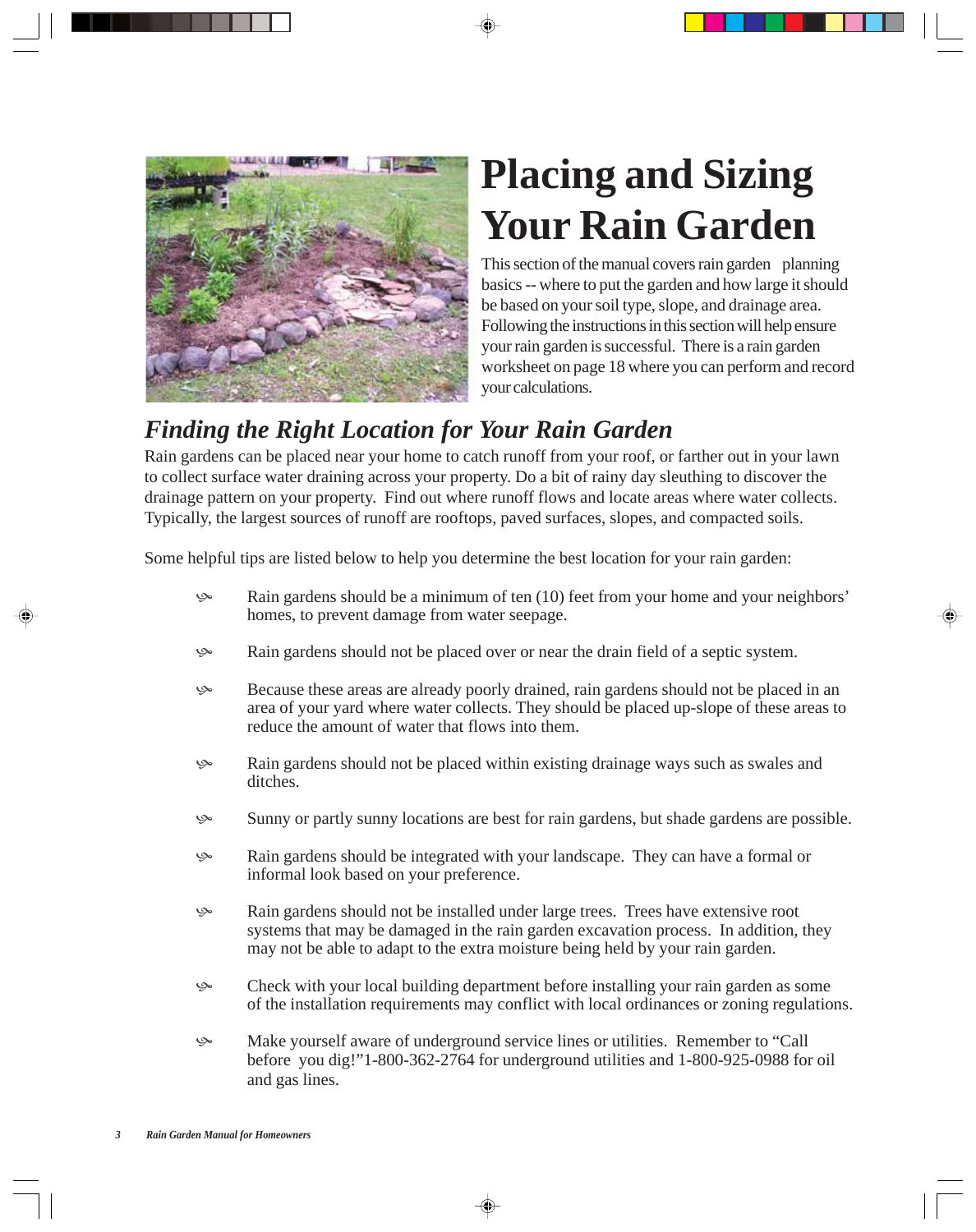## *How Large Should Your Rain Garden Be?*

Your rain garden can be any size. The *ideal* situation is to create a rain garden that will absorb all the rain that would normally flow away from your home. However, a typical residential rain garden is usually between 100 and 300 square feet.

The size of your rain garden will depend on the factors listed below:

- $\Diamond$  The depth of the garden
- $\Diamond$  The amount of runoff from the roof and/or lawn that will drain to the garden
- $\&$  The type of soil in the garden

This information, along with the size factor from the tables on page 8 will help you determine the surface area of your rain garden.



*Rattlesnake Master is a unique plant species for your rain garden because of its ability to attract a variety of pollinators. Here, it is visited by a Summer Azure.*

### **HISTORY OF THE RAIN GARDEN**

Rain gardens were first used in Maryland in the early 1990s to address nonpoint source pollution threatening the Chesapeake Bay. The rain garden was developed based on the idea of the bioretention basin. Initially designed as a Best Management Practice (BMP) to minimize the impacts of development and storm water runoff, bioretention basins are depressions which collect and hold storm water runoff. Slowing the flow of surface runoff allows time for pollution to settle out of the water before it continues to the nearest river or lake.

While bioretention basins are primarily used to contain water from a substantial drainage area, rain gardens are designed for use on smaller, residential lots. This gives home owners the ability to reduce the amount of storm water runoff that flows from their yards.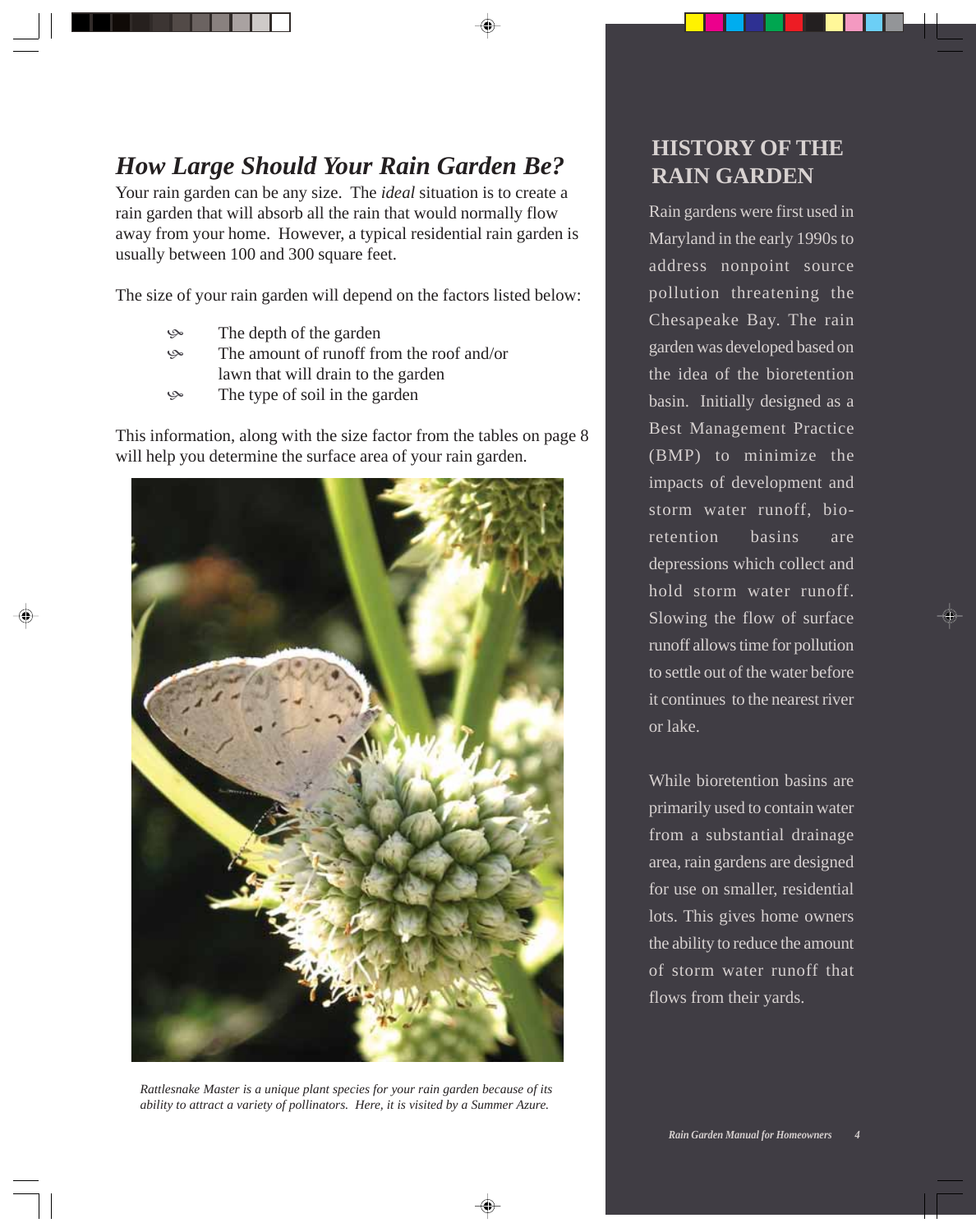#### **DETERMINING THE DEPTH OF YOUR RAIN GARDEN**

- 1. Set one stake at the uphill side of your rain garden and another stake at the downhill side.
- 2. Tie a string at ground level to the uphill stake.
- 3. Secure the other end of the string to the downhill stake, insuring that the string is level.
- 4. Measure the width (in inches) between the two stakes. Next, measure the height (in inches) between the ground and the string of the downhill stake.
- 5. Divide the height by the width and multiply the result by 100. This will give you the percentage slope of the area where you wish to build your rain garden.
- 6. Record your percentage slope on line 1 of the worksheet, p. 18.
- 7. Find your percentage slope in the box below and to determine the depth of your rain garden. Record that depth on line 2 of the worksheet, p. 18.

| <b>Slope</b> | Depth            |
|--------------|------------------|
| $<$ 4%       | 3 to 5 inches    |
| $5\% - 7\%$  | 6 to 7 inches    |
| $8\% - 12\%$ | 8 inches maximum |

## *Rain Garden Depth and Slope*

The slope of your land will greatly influence the depth of your rain garden. The ideal depth of a rain garden is between four (4) and eight (8) inches deep. A rain garden that is less than four inches deep will need to be larger in size to provide enough capacity to store water from heavy rains. However, a rain garden that is deeper than eight inches might hold water for too long. In general, slopes over 12% are not suitable for rain gardens. Installing a rain garden in a flatter part of your yard will reduce the amount of preparation needed to build your rain garden. To determine the depth of your rain garden, use the guidelines in the sidebar to the left.

## *Directing Water to Your Rain Garden*

There are several options for directing roof water to your rain garden. You can simply disconnect a downspout near the ground and reroute it to your rain garden. Rerouting the water from your downspout can be accomplished by creating a grassy swale, a rock-lined channel, or by extending the downspout across your lawn. Another option is to run a PVC pipe underground from your downspout to the rain garden. To slow the velocity of the routed rain water and prevent erosion, you may need to install landscape fabric, rocks or bricks at the outlet of the pipe.



Additionally, you may also want to install a rain barrel at your downspout to capture roof runoff for use in your rain garden or other parts of your yard. The overflow from the rain barrel can be directed into your rain garden by way of a grassy swale, rock lined channel or a drip hose.

*Rain barrels can also be used to collect roof runoff. Water from the barrel can be used to water plants throughout your yard and overflow can be directed into your rain garden.*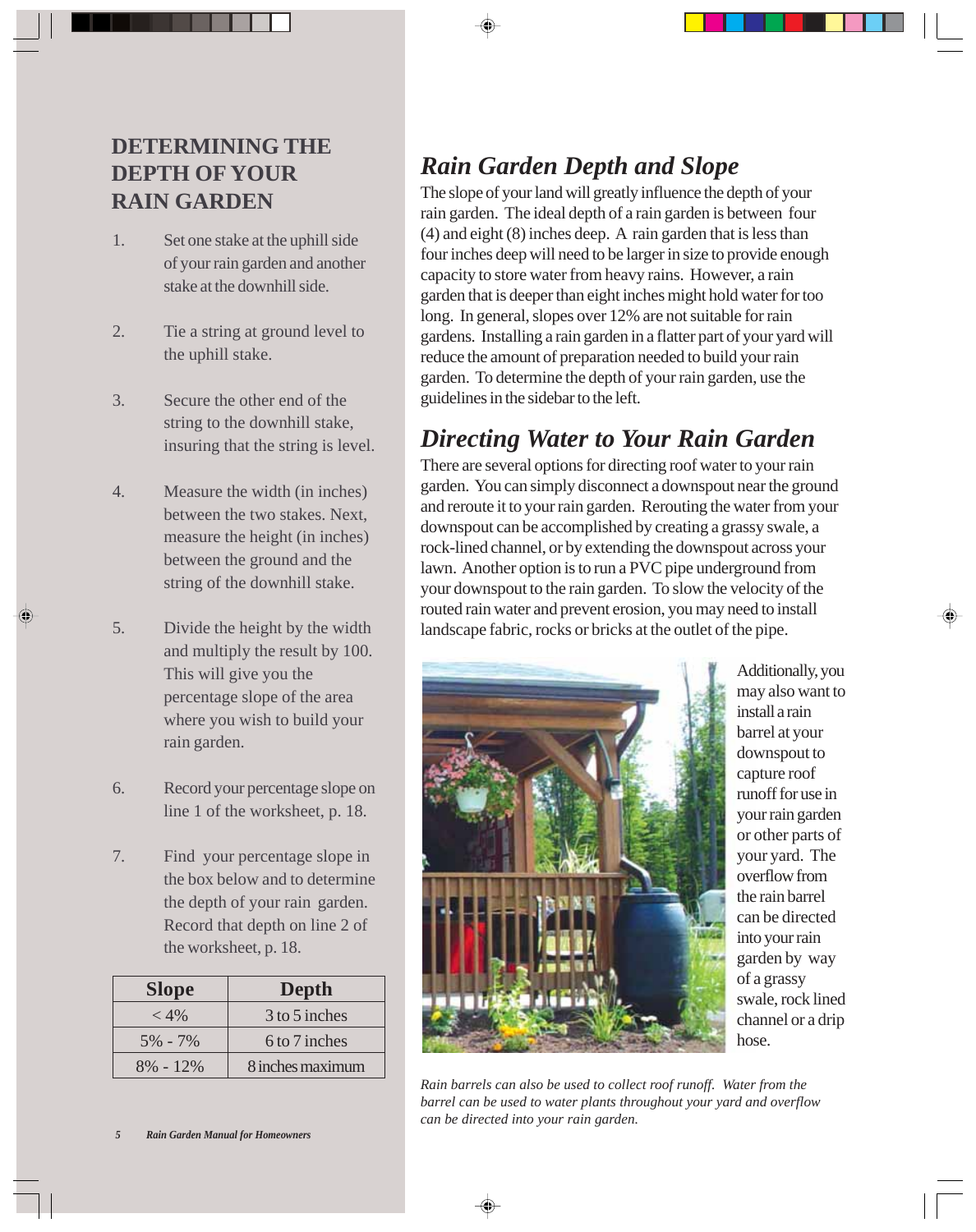### *Determining the Drainage Area of Your Rain Garden*

Since you have determined the depth of your rain garden, the next step will be to calculate the area draining into your garden. The guidelines listed below will help you make the best possible estimate of your drainage area. (If you know the area of the roof that will be draining into your rain garden, disregard the guidelines below and enter your roof drainage area on line 5 of the worksheet, p. 18.)

#### **For all Rain Gardens**

- $\&$  In order to estimate the size of your roof, you will need to measure the footprint, or the outside dimension of your home. Your home's footprint will be relatively equal to the area of your roof which can be determined by multiplying the width of your home (in feet) by its length (in feet). Record your home's footprint on line 3 of the worksheet, p. 18.
- Equal the number of downspouts on your home. Record the number of downpouts on line 4 of the worksheet, p. 18.
- K To estimate the roof drainage area, divide your home footprint (line 3 of the rain garden worksheet) by the number of downspouts (line 4 of the rain garden worksheet). Next, multiply this result by the number of downspouts directed to your garden. Record your answer on line 5 of the worksheet, p. 18.
- $\&$  If your rain garden is within 30 feet of your downspout, enter 0 on line 6 of your worksheet, p. 18. If your rain garden is greater than 30 feet from your downspout, you will need to perform the additional calculations listed below.

#### **Rain Gardens more than 30 feet from a downspout**

- $\&$  To find the area of lawn that will drain to your garden, stand where your rain garden will be and determine how much of your lawn will drain into your rain garden.
- $\&$  Measure the length (in feet) and width (in feet) of the lawn that will be draining into your rain garden, and multiply them together to find the lawn area. Record your lawn area on line 6 of the worksheet, p. 18.
- $\&$  Add the lawn area to the roof drainage area to determine the total drainage area and record your answer on line 7 of the rain garden worksheet, p. 18.



*Figure 1 - Rain gardens can be placed near your home our further out in your yard.*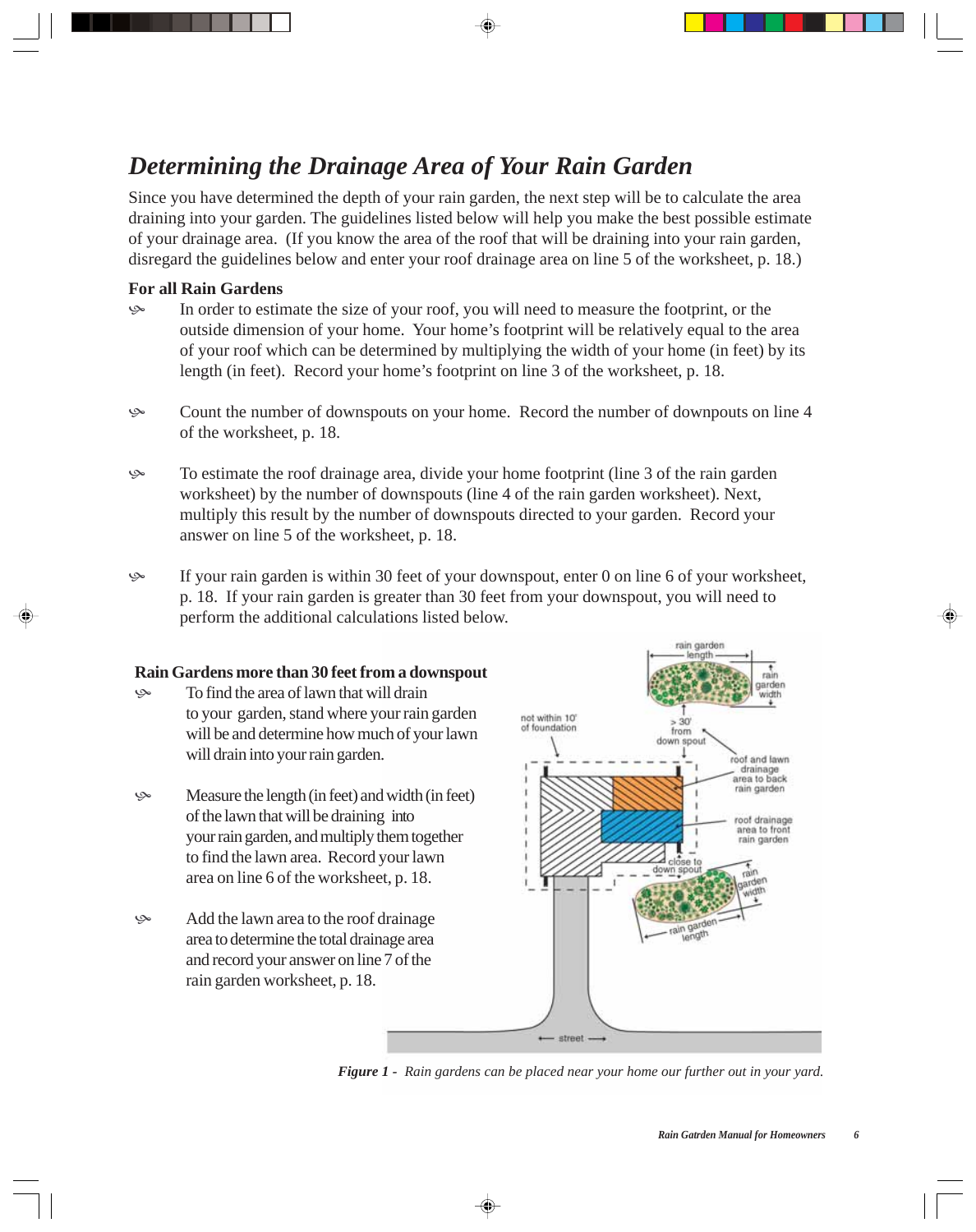#### **FURTHER RESEARCHING YOUR SOIL TYPE**

The best place to begin researching your soil is to contact your local soil and water conservation district. Your local SWCD can provide you with the Natural Resources Conservation Service (NRCS) "Soil Interpretation Table." This table summarizes soil attributes related to the official soil survey such as: how acidic a soil is (pH), how fast water moves through the soil (saturated hydraulic conductivity), depth to bedrock, clay and any other restrictive layers, and high water tables. Your local SWCD can also provide you with soil survey maps.

If you find more than one type of soil on your property, choose your soil type based on the actual location of your rain garden. Unfortunately, especially in urban areas, not all soils are fully mapped. If your property is in one of these areas and you are unable to determine what type of soil you have, refer to the *Basic Soil Tests* section and perform the feel, ribbon, and dry tests. If you are still unsure or uncomfortable with the results of your soil tests you may want to have your soil tested professionally or contact your local SWCD.

Keep in mind that while it is always best to build your rain garden in a sandy or silty soil versus clayey soil, conditions don't always allow this. The soil mix mentioned in the *Soil Type and Garden Size* section may provide you with the best possible alternative to overcome any soil limmitations present in your yard.

## *Soil Type and Garden Size*

Now that you have determined how deep your rain garden should be, you will need to figure out what type of soil you have in order to determine its appropriate size.

The type of soil you have will affect the movement of water through the soil profile. Therefore, the size of your rain garden will be determined by how quickly water is able to percolate or move through the soil profile. There may be restrictive soil features below your rain garden that prevent it from functioning properly. Reference the *Further Researching Your Soil Type* sidebar to the left to find out where to obtain more information about your soil.

In general, soil textures in Northeastern Ohio range from clayey to sandy. If your soil profile is sandy (coarse textured soils), you may be able to simply loosen the soil and improve it with some yard waste compost to prepare your rain garden for planting. Silty soils (intermediate textured soil) drain better than clayey soils (fine textured soils), but both types may need help to function properly.

There may be extra considerations in planning and building rain gardens containing silty, clayey, or compacted soils. These soils reduce the ability of rain water to percolate. Consequently, an increase in the size of your rain garden and/or the complete replacement of soil can help combat the slow percolation of clayey and compacted soils in that area. A recommended soil mix is 50-60% sand, 30-40% loamy topsoil (which can be purchased from local garden stores or landscape suppliers) and 5-10% organic matter derived from yard waste compost. If you would like a more exact soil mix, contact your local SWCD for a list of local suppliers who will be able to provide you with a bioretention soil mix.

#### *Basic Soil Tests*

There are simple tests you can perform to figure out what type of soil you have. Detailed information on these soil tests is available through your local SWCD. Once you've determined your soil type, (sandy, silty, or clayey) enter it on line 8 of the rain garden worksheet, p. 18.

Feel Test - Rub moist soil between your finger tips. Sandy soil feels gritty, silty soil feels smooth, and clayey soils feel sticky.

Ribbon Test - Moisten soil to a putty like consistency. Make a soil ribbon by squeezing the moist soil between your thumb and forefinger. Sandy soils will not form a ribbon. Silty soils will make a short, weak ribbon. Clayey soils will form a long, strong ribbon.

Dry Test - Mold soil into a ball and allow it to air dry for several hours. Once the soil is dry, crush it between your thumb and forefinger. Sandy soils will crumble easily while silty soils will be moderately resistant and firm. Clayey soils will be very difficult, if not impossible, to crush.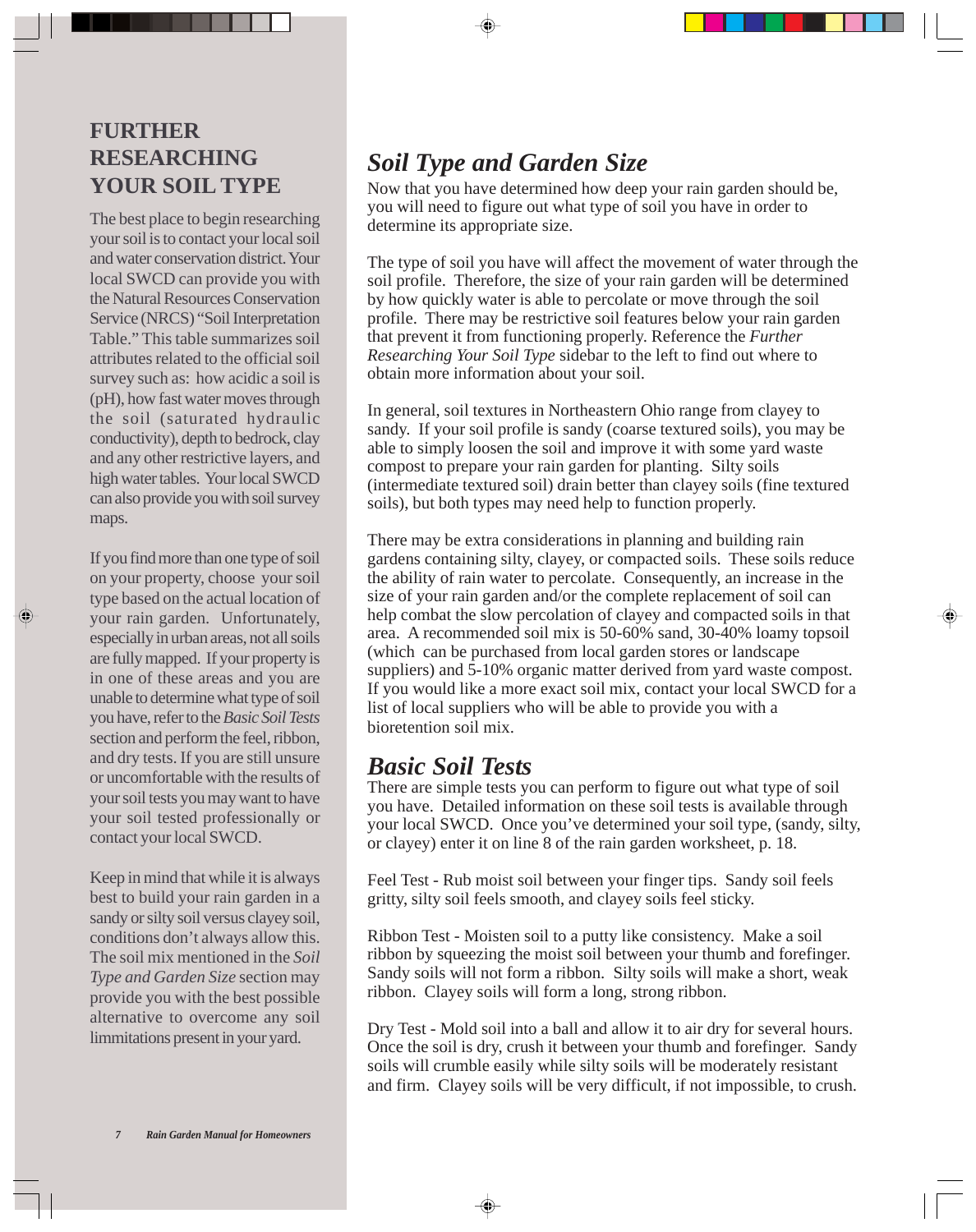## *Determining the Size of Your Rain Garden*

The general ratio of drainage area to rain garden area is 5:1 for a well drained, sandy soil profile. For example, if you had 500 square feet of drainage area, you would build a 100 square foot rain garden. Tables 1 and 2 below will give you a rain garden size factor which will help you determine the appropriate size of your rain garden. If you already know that you have compacted, clayey or otherwise poorly draining soils, a drainage area to rain garden area of 3:1 or 2:1 for building your rain garden will result in better success.

- $\&$  Select the appropriate size factor table for your existing soil. Table 1 is for rain gardens less than 30 feet from your downspout. Table 2 is for rain gardens more than 30 feet from your downspout.
- $\&$  Use your soil type (line 8 of the rain garden worksheet) and rain garden depth (line 2 of the rain garden worksheet) to select the appropriate size factor. Record your answer on line 9 of the worksheet, p. 18.
- Solution Next, multiply the size factor by your total drainage area (line 7). This gives you the recommended area of your rain garden. Record this number on line 10 of the worksheet, p. 18.
- $\&$  If the recommended rain garden area is more than 300 square feet, it is recommended that you divide your rain garden into a couple of smaller gardens.

#### **Rain Garden Size Factor Table 1**

(less than 30 feet from downspout)

|                   | $3-5$ in. | $5-7$ in. | 8 in. |
|-------------------|-----------|-----------|-------|
| Sandy Soil        | .19       | .15       | .08   |
| <b>Silty Soil</b> | .34       | .25       | .06   |
| Clayey Soil       | 43        | .32       | -20   |



*This rain garden features the following fall species: Wild Bergamot, Blackeyed Susan, Sky Blue Aster, Beardtongue, and Obedient Plant. Rain Garden Manual for Homowners 8*

#### **Rain Garden Size Factor Table 2**

(more than 30 feet from downspout)

|             | Size Factor, all depths |
|-------------|-------------------------|
| Sandy Soil  | 0.03                    |
| Silty Soil  | 0.06                    |
| Clayey Soil | 0.10                    |

## *Determining the Shape of Your Rain Garden*

After you have determined the general size of your rain garden, you will need to choose a shape that will best integrate with your landscape.

There are a few things to keep in mind when determining the shape of your rain garden. *The longer side of the garden should run perpendicular to the flow of water (along the contour).* This will maximize the amount of water your garden will be able to intercept.

In addition, the garden needs to be wide enough for the water to spread evenly over the whole garden. A good rule of thumb is that your rain garden should be twice as long as wide. See Figure 4 on page 12 for further clarification.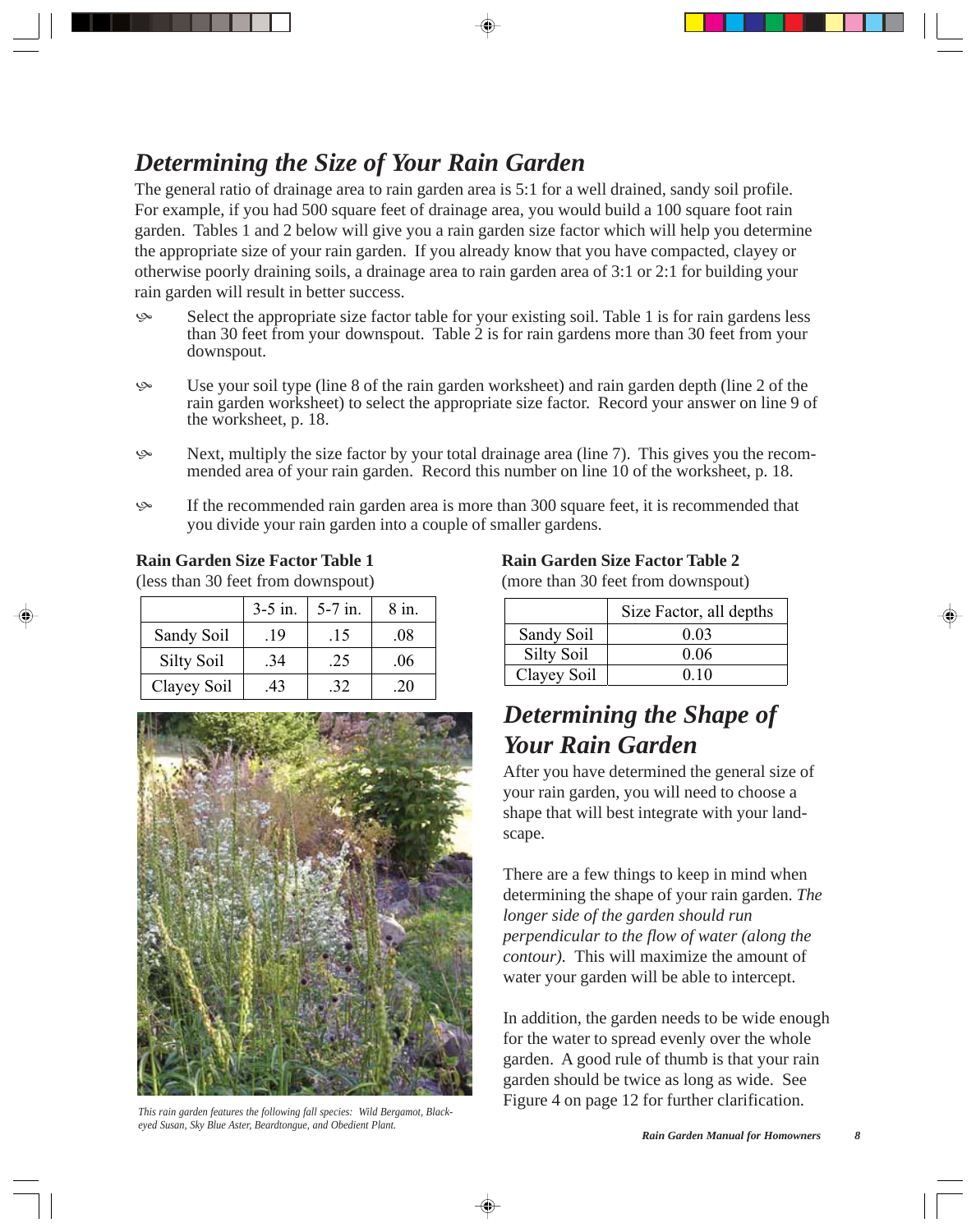#### **RAIN GARDEN TOOLBOX**

**Before you start you may want to have these basic tools handy!**

- Tape measure
- Shovel
- Rake
- Carpenter's level
- Wooden stakes/ or marking flags
- String
- Trowel



- Hand tamp
- Flat board, at least six feet long (optional)
- Small backhoe (optional)

# **Building Your Rain Garden**

By now you should have determined where to build your rain garden and how big it will be, so it's time to start digging! This section of the manual will guide you through the process of properly excavating and leveling your rain garden.



## *Preparing the Site*

Are you building your rain garden in your existing lawn? Your digging time can be reduced by killing the grass first. There are a variety of herbicides available that can be used, however, covering the lawn with black plastic, several layers of newpaper, or carpet squares to block sunlight is just as effective at killing grass and is much more environmentally friendly.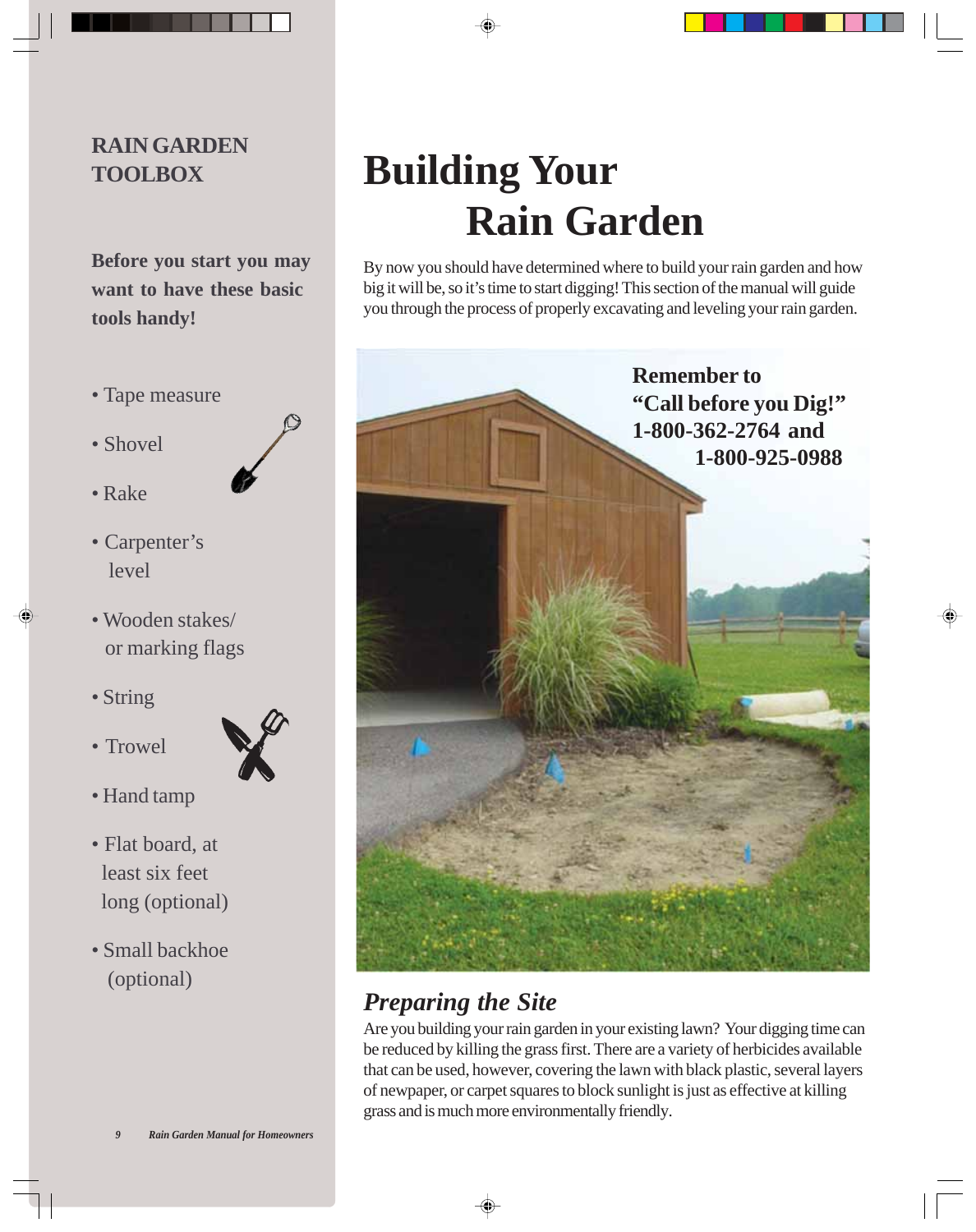## *Digging In!*

Start by determining the perimeter of your garden. This can be done by placing stakes, flags, or a garden hose along the edge of where your rain garden will be. Doing this will give you a defined area in which to excavate.

Once you have defined the perimeter of your rain garden, you can start digging! Remove the sod from the whole area, including the berm. Also, make sure that your rain garden has a flat, level bottom.

If the lawn is almost flat, dig to approximately the same depth throughout the rain garden. If the lawn has a slope, the high end of the rain garden will need to be dug out. The excavated soil can then be used to build up the low end. Continue digging until your rain garden is nearly level and at the appropriate depth. See Figures 3a and 3b on page 11 for clarification.

While digging the rain garden to the right depth, place the excavated soil at the downhill edge to construct a berm. A berm is a low earthen mound surrounding three sides of the rain garden which helps hold water during a storm.



*You can dig your rain garden by hand or use a backhoe. If you use a backhoe to dig your garden, avoid driving it on the garden site to minimize soil compaction.*<br>*Rain Garden Manual for Homeowners* 10

## **LEVELING YOUR RAIN GARDEN**

Rain gardens have a flat, level bottom so that water is evenly distributed throughout the garden allowing for maximum percolation. If rain gardens are bowl shaped, too much water will concentrate in one place and it will not function as intended.

One way to check if your rain garden is level is to visually assess it. To take a more accurate approach to leveling your rain garden, follow the steps listed below.

- When your rain garden is dug out to the appropriate depth, lay a board in the rain garden with the carpenter's level on it. Correct the spots that aren't level by adding soil to the low places and removing soil from the high places.
- Move the board to different places throughout the rain garden, filling and digging as necessary to level the surface.

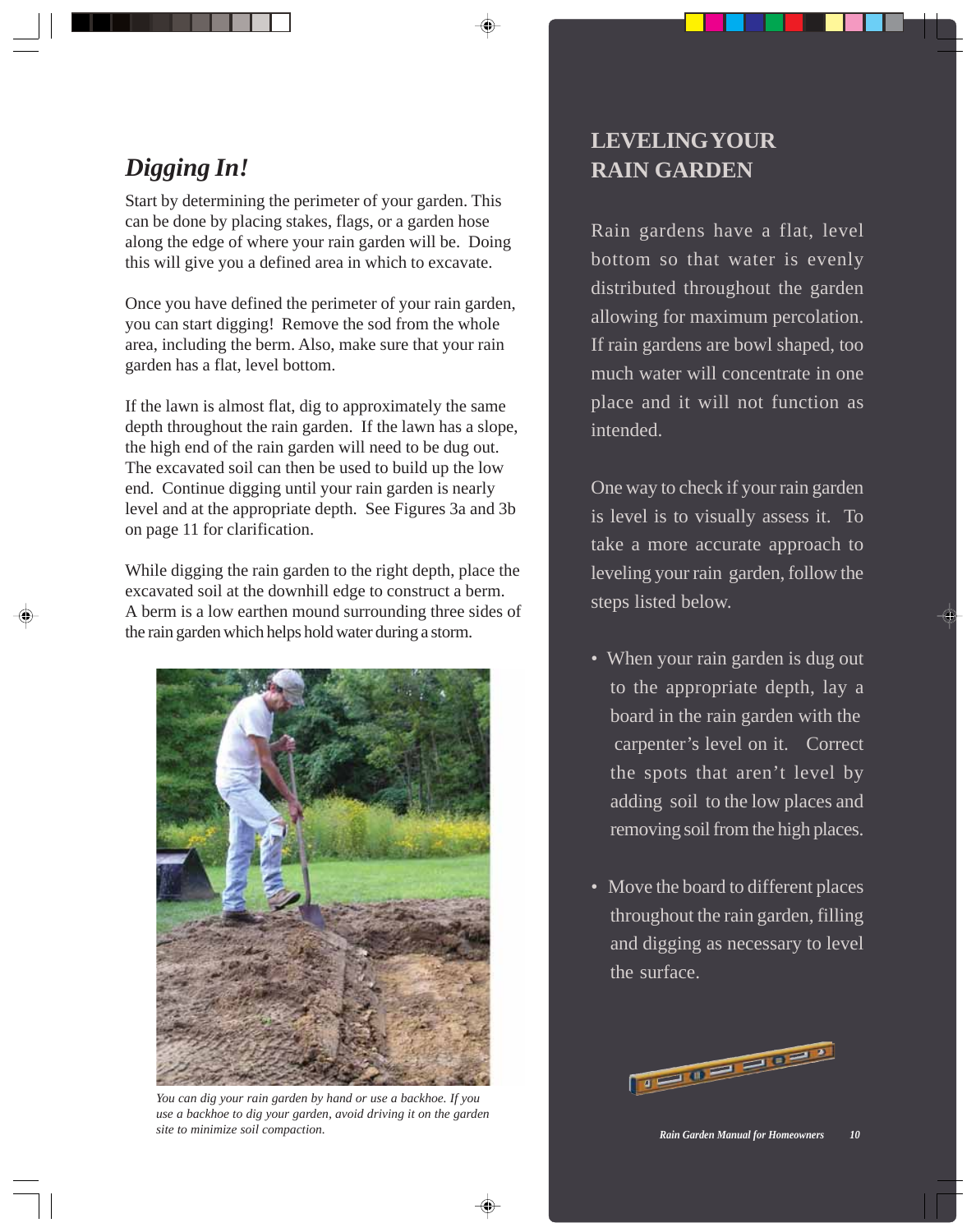### **WHERE TO DIG AND WHERE TO PUT THE SOIL YOU'VE DUG**



**Figure 3a - Between 3% and 8% slope lawn**



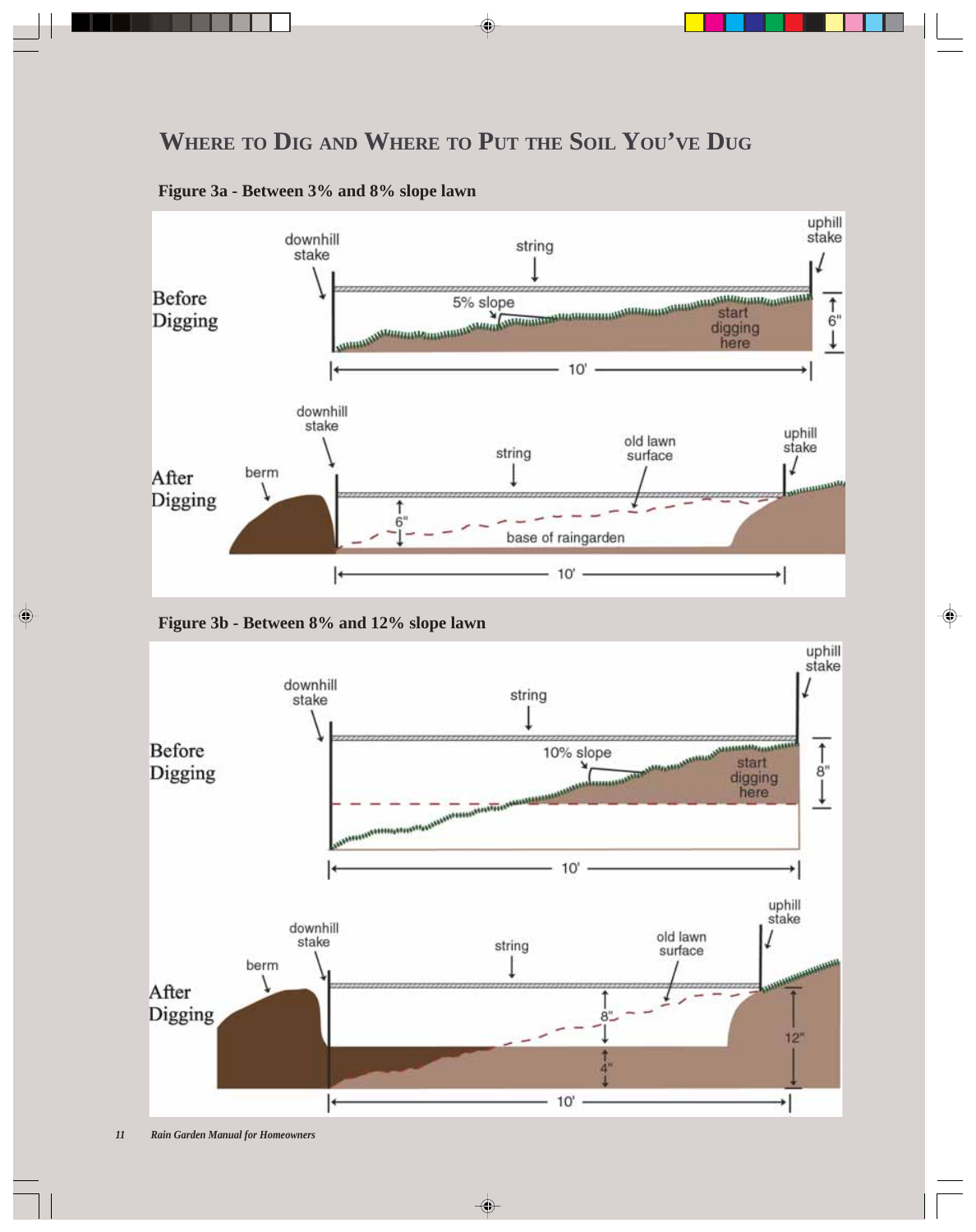

### *Making the Berm*

Water flowing into a rain garden will naturally escape from the downhill edge. A berm, which is a gentle rise along the bottom and sides of the rain garden, will help keep the water in the garden. The berm needs to be highest at the downhill side and gradually taper off around the sides.

There should be plenty of soil from digging out the rain garden to use for a berm. Roughen the existing soil surface before buidling the berm to strengthen and maximize contact between soil layers. Shape the gentle rise into a smooth, level ridge about a foot across and six inches high. Ensure that it is

well constructed by using a hand tamp to compact the soil. The berm should have very gentle side slopes so that the rain garden smoothly integrates into the surrounding lawn.

To prevent erosion, cover the berm with mulch or grass. For the best protection, use straw or erosion control matting to protect the berm while grass is taking root. If you do not want grass on the berm, you can also plant native species that are dry-tolerant.

In some areas, local permits may be required to build a berm or change the grade of your property. Please check with your community to ensure that your rain garden will comply with local regulations.



*Erosion control matting made of coconut fiber is carefully placed along the berm to prevent erosion on the down hill side of the rain garden.*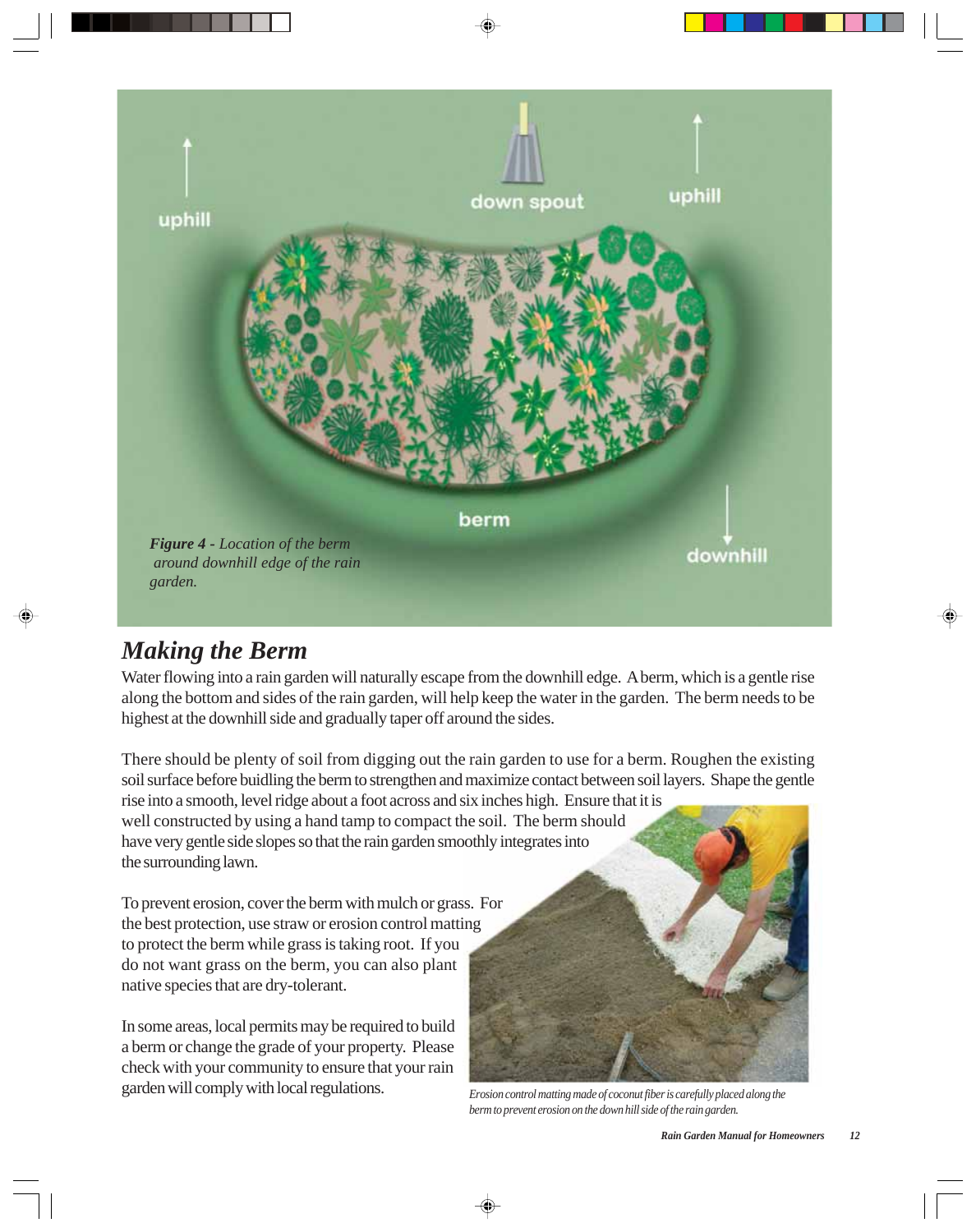#### **DESIGNING AN ATTRACTIVE RAIN GARDEN**

While rain gardens are a highly functional way to help protect water quality, they should also enhance the beauty of your yard. The suggestions below will help you design an attractive rain garden.

When choosing native plants for the garden, consider the height of each plant, the bloom time and color, and overall plant texture. Use plants that bloom at different times to create a long flowering season. Mix heights and shapes to give the garden both depth and dimension. This will keep the garden looking beautiful even when few flowers are in bloom.

When laying out plants, randomly clump individual species in groups of 3 to 7 to provide a bolder statement of color. In addition, repeat these groupings to create a cohesive look. Try to incorporate a diverse mixture of sedges, rushes, and grasses with your flowering species. A diversity of plant types not only adds beauty, but also creates a thick underground root matrix that keeps the entire plant community in balance.

*From "Rain Gardens: A How to Manual for Homeowners"*



## **Planting and Maintaining Your Rain Garden**

Anyone who has ever gardened will have no problem planting a rain garden, but a few basic reminders are listed below.

### *Planting Your Rain Garden*

A rain garden is planted much as any other garden would be with the exception of choosing plants that are tolerant of both wet and dry conditions. They can be planted in a diverse array to give the appearance of a wildflower garden, or planted more formally with arranged clusters and mulched spaces. Diversity of species will create visual interest and healthier plants. If you are planning a more formal garden and would like to add mulch, keep in mind that the garden will occasionally be under water. Many wood mulches float and can form a 'bathtub ring' after heavy rain. Hardwood mulches will be more likely to stay in place.

Once your plants are installed, you may want to label them so that you can distinguish them from weeds. A suggested native plant list for use in your rain garden can be found on page 17.



*Plants featured in this rain garden: Wild Bergamot, Purple Coneflower, Joe-Pye Weed and Liatris.*

*Swamp Milkweed, shown on the right,*

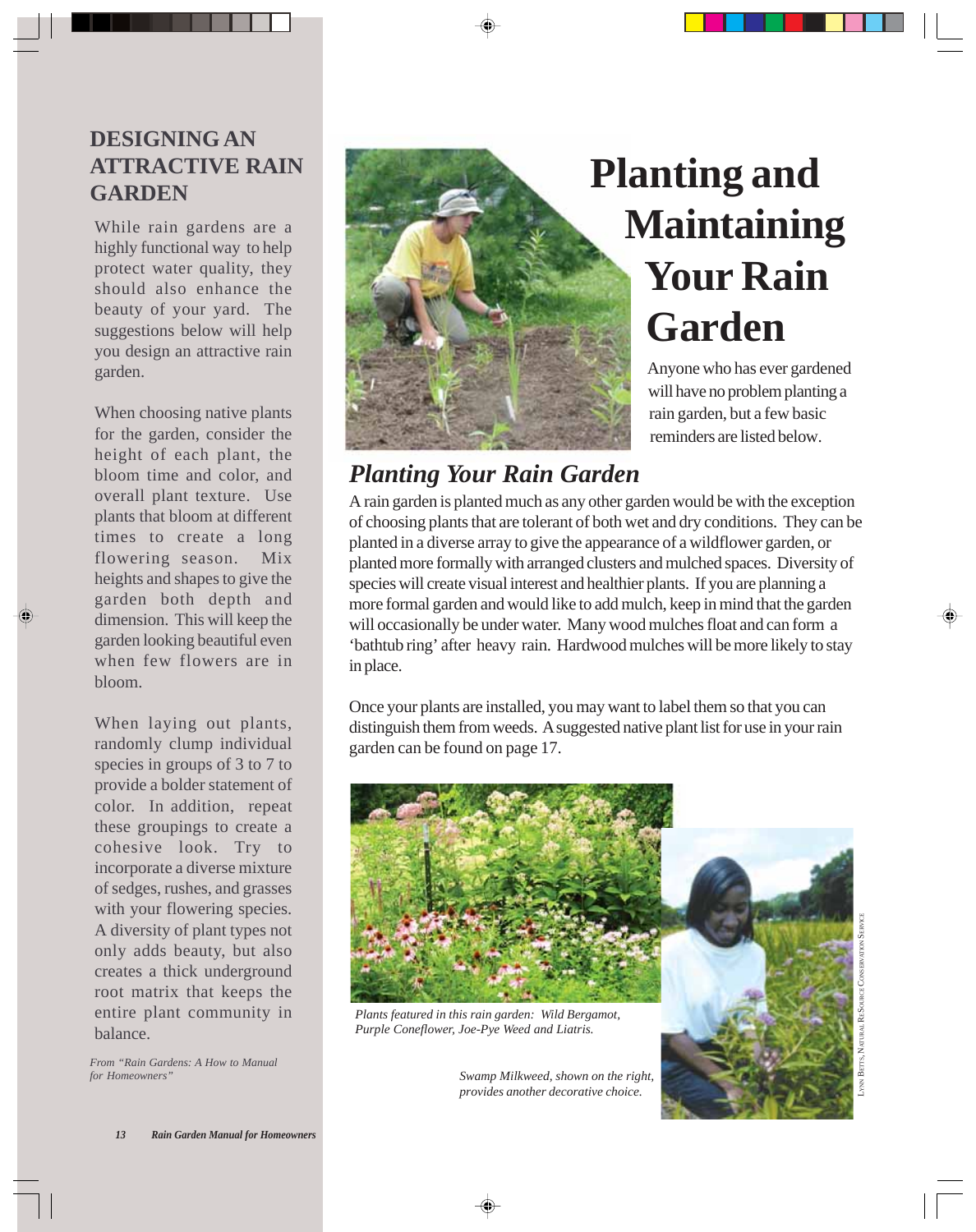## *Maintaining Your Rain Garden*

For the first year or two maintenance will include weeding and watering the plants in your rain garden until they are established. Dead plants can be removed in the fall or left until spring as a seed source for wildlife. In a small rain garden, they can be cut by hand, but if your rain garden is larger, you might consider a string trimmer. Exceptionally large rain gardens can be mowed and the dead material can be left to decompose on site or composted nearby for future soil amending.

Long term maintence will include mulching, adding organic material, and stabilizing the berm. Maintaining adequate mulch will add to overall aesthetics of your garden as well as prohibit weed growth and prevent erosion. You may also want to replenish organic material by adding yard waste compost. The organic material in yard waste compost will increase water retention and water availablability to plants. This keeps plants from becoming droughty in the summer and early autumn. Compost also holds and releases nutrients for plants to use. Berms will need to inspected for soil erosion and animal damage. Damaged areas will need to be repaired by replacing soil.

You can also continue to expand and enhance your rain garden. Simple additions may include providing shelter for local wildlife such as bird nesting boxes, and toad and butterfly houses!



*Want your rain garden to look like this? The flowering plants featured in this garden are Purple Coneflower, Wild Bergamot, and Liatris.*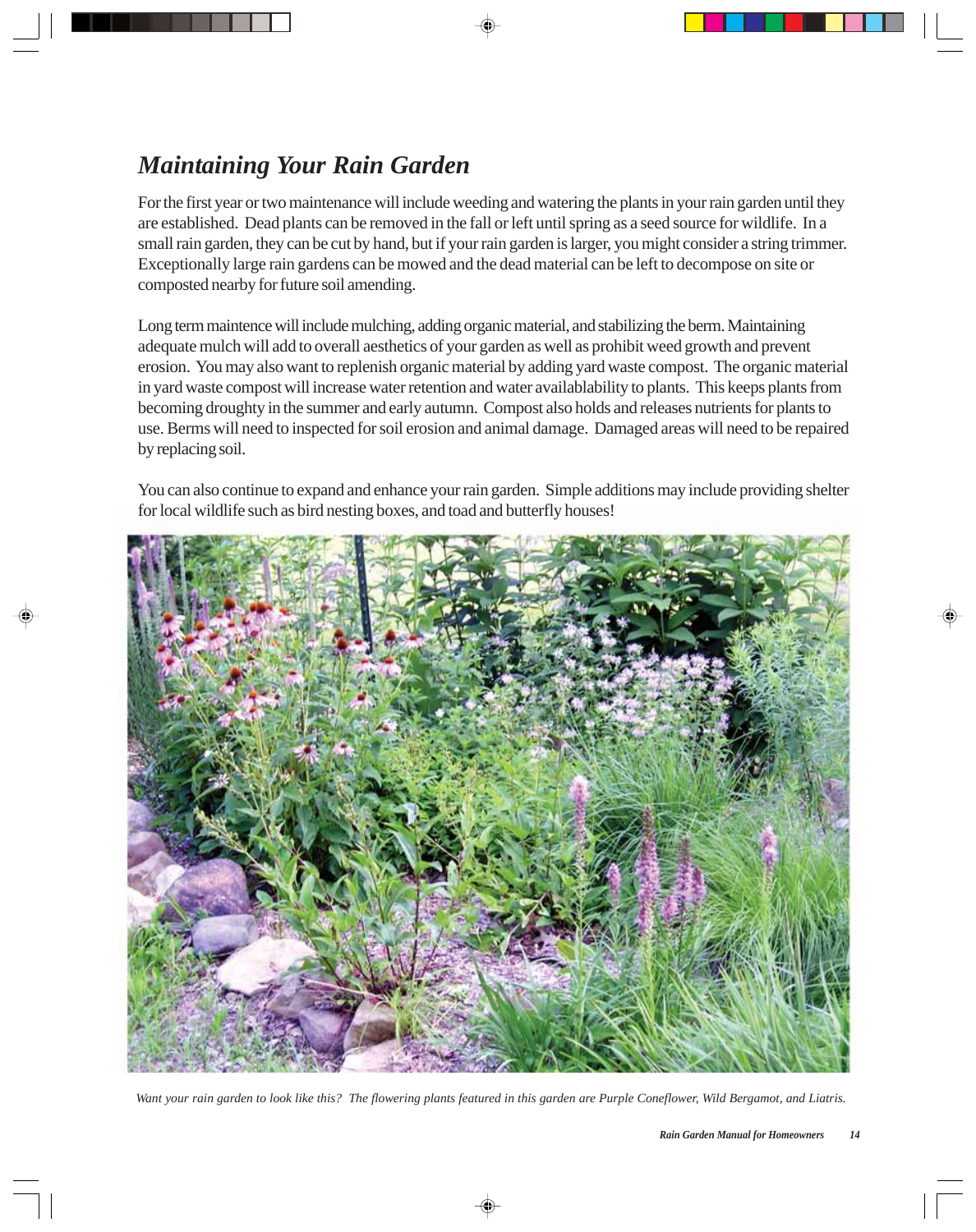# **Native Plants**



*Common Milkweed with Viceroy butterfly (bottom) and Red Spotted Purple butterfly (top)*

**I** *Go Native!* Using native plants in your rain garden is highly recommended. The benefits of using native plants in your rain garden are multiple and include their ability to:

#### *Tough it out*

Native plants are adapted to living in our local weather, soil, and ecosystems. They have been working at it for thousands of years! They can live through downpours and droughts, and can survive the winters without any special care. They also do not need fertilizers or pesticides to survive!

#### *Attract beautiful creatures*

Native plants have a relationship with local butterflies, birds, and other animals that they have developed by living together for thousands of years. Planting natives helps provide habitat including food and shelter for local wildlife!

#### *Grow deep roots*

Many native plants help to protect water quality because their roots are so deep. False Blue Indigo, *Baptisia australis*, grows only 3-5 feet tall but the roots may grow up to 25 feet deep. These roots create deep channels in the soil for rain to soak into which increases the ability of soil to hold water. In addition, some of the roots die each year, and new roots grow. Decomposing roots enrich soil, making it more fertile and absorbent. These root systems also hold soil together and help prevent erosion.





*Common Milkweed with Tiger Swallowtail butterfly*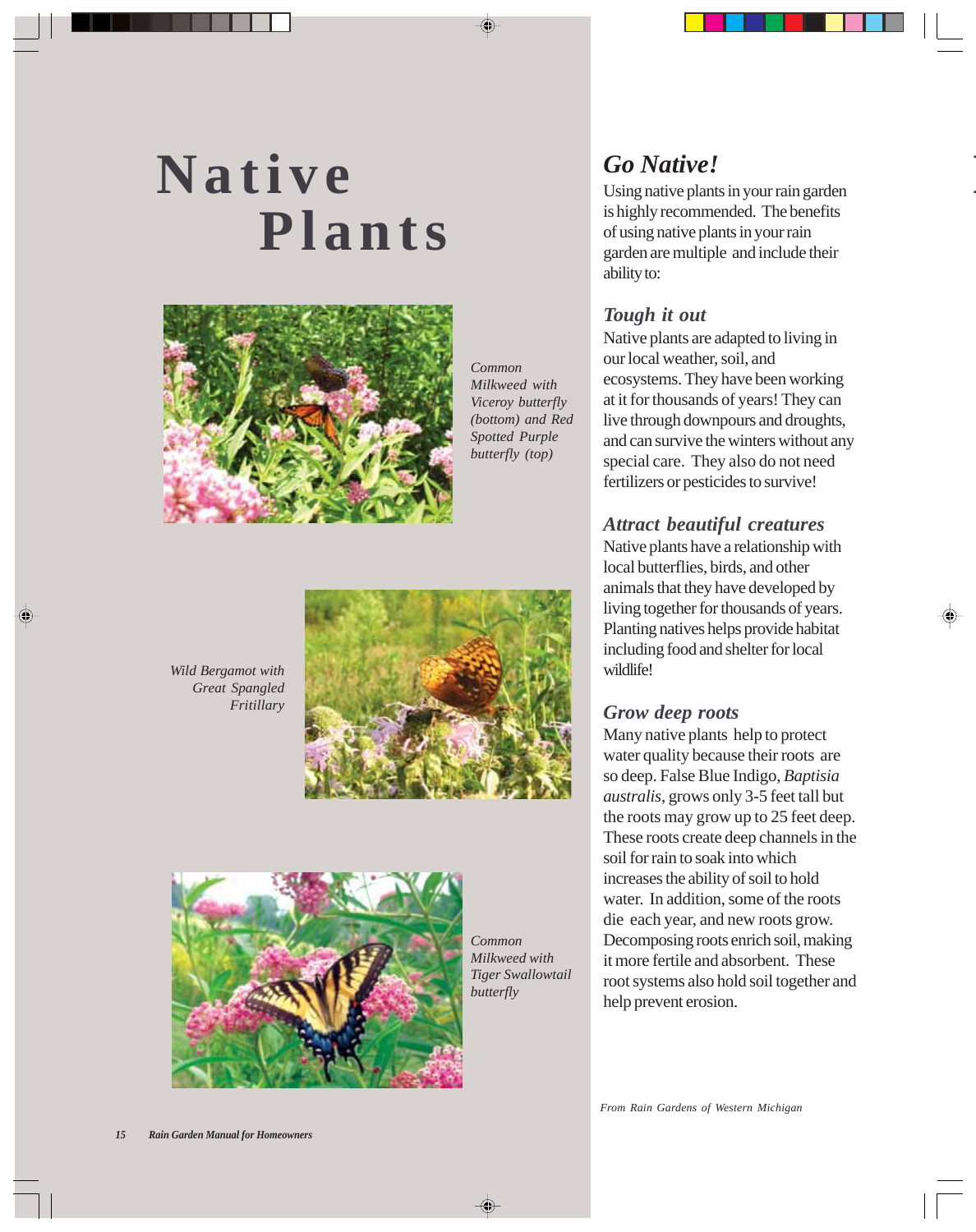# **Invasive Plants**

THE NATURE CONSERVANCY



*Glossy Buckthorn*

THE NATURE CONSERVANC





THE NATURE CONSERVANCY



*Amur Honeysuckle*

### *Plants to Avoid!*

You should definitely avoid planting invasive exotic plants in your rain garden. While these plants grow everywhere and may seem like they belong here, they do not. There are several definitions that exist for invasive exotic plants. However, they all encompass the same general notion: invasive exotic plants are plants that have been introduced to a habitat, in which they did not evolve and they persistently encroach upon native flora.

There are several problems associated with invasive exotic plant infestations. Most importantly, they threaten biodiversity as they out-compete native plant species and replace natural communities with a monoculture.

The following is a list of the top invasive exotic plants to avoid purchasing or transplanting into your rain garden:

Glossy buckthorn, *Rhamnus frangula* Common buckthorn, *Rhamnus cathartica* Japanese honeysuckle, *Lonicera japonica* Amur honeysuckle, *Lonicera maackii* Tartarian honeysuckle, *Lonicera tatarica* Morrow honeysuckle, *Lonicera morrowii* Multiflora rose, *Rosa multiflora* Garlic mustard, *Alliaria petiolata* Purple loosestrife, *Lythrum salicaria* Reed canary grass, *Phalaris arundinacea* Reed grass, *Phragmites australis* Japanese knotweed, *Polygonum cuspidatum* Autumn-olive, *Elaeagnus umbellata* Canadian thistle, *Cirsium arvense* Crown-vetch, *Coronilla varia* Orange day lily, *Hemerocallis fulva* European cranberry-bush, *Viburnum opulus*

*Invasive plant list from The Nature Conservancy*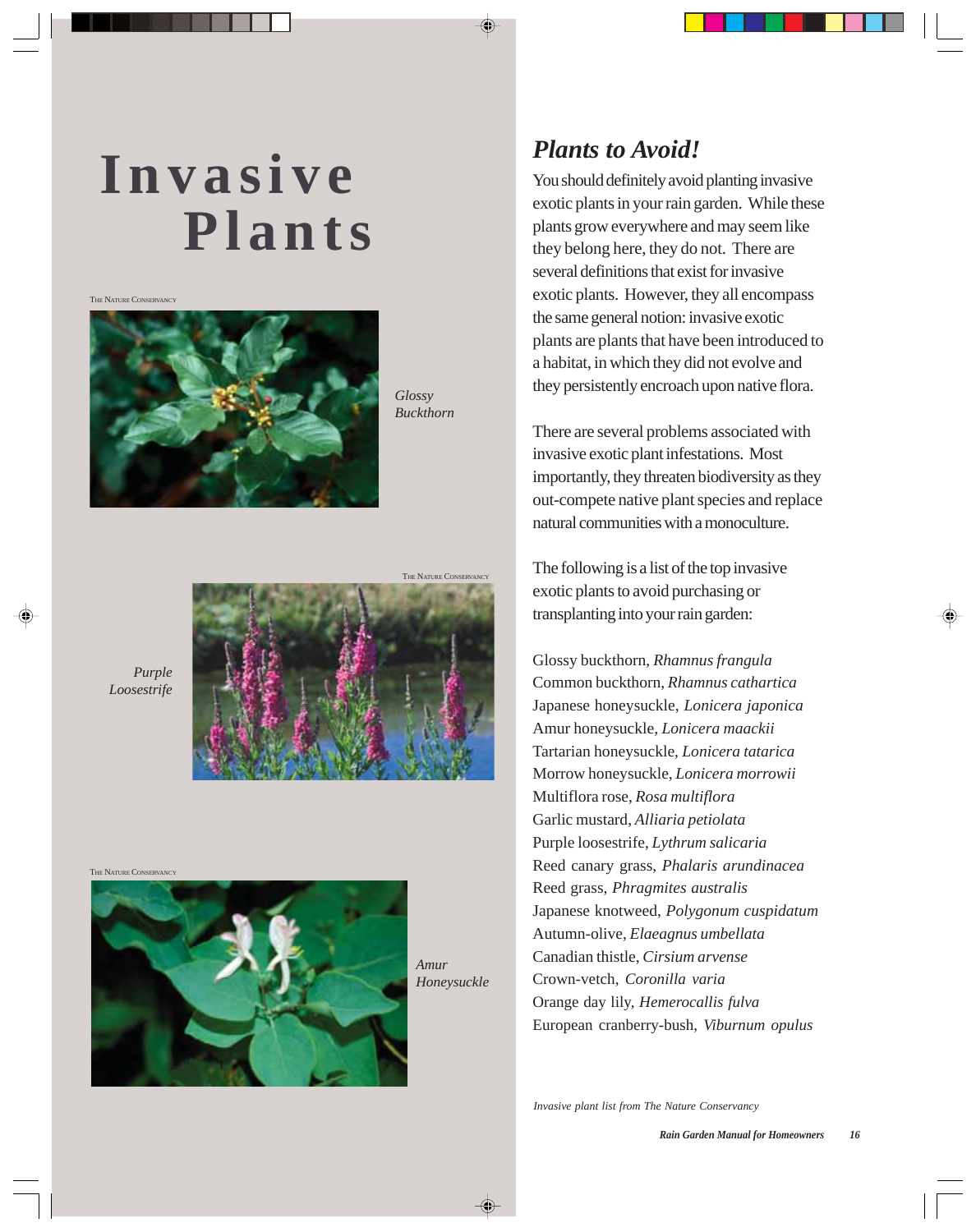## **SUGGESTED PLANT LIST FOR YOUR RAIN GARDEN**

| <b>BOTANICAL</b><br><b>NAME</b> | <b>COMMON</b><br><b>NAME</b>      | LIGHT<br><b>PREFERENCE</b> | <b>BLOOM</b><br><b>TIME</b> | <b>BLOOM</b><br><b>COLOR</b> |
|---------------------------------|-----------------------------------|----------------------------|-----------------------------|------------------------------|
| Aquilegia canadensis            | Columbine                         | <b>Shade</b>               | <b>Spring to Summer</b>     | Scarlet, y                   |
| Asclepias incarnata             | <b>Swamp Milkweed</b>             | Sun                        | June-July                   | Red/pink                     |
| Aster laevis                    | <b>Smooth Aster</b>               | Sun                        | Aug.-Oct.                   | <b>Blue</b>                  |
| Aster novae-angliae             | <b>New England Aster</b>          | Sun                        | Aug.-Oct.                   | Pink, pur                    |
| Baptisia australis              | <b>Blue False Indigo</b>          | Full to part Sun           | May-July                    | Blue                         |
| Caltha palustris                | Marsh Marigold                    | Sun                        | April-May                   | Yellow                       |
| Chelone glabra                  | <b>White Turtlehead</b>           | Sun                        | July-Oct.                   | White to                     |
| Echinacea purpurea              | <b>Purple Coneflower</b>          | Full to part Sun           | July-Sept.                  | Purple                       |
| Eupatorium purpureum            | Joe-Pye Weed                      | Sun                        | July-Sept.                  | Rose to p                    |
| Iris versicolor                 | <b>Blue Flag Iris</b>             | Sun                        | June-July                   | <b>Blue</b>                  |
| Liatris spicata                 | <b>Blazing Star</b>               | Sun                        | July-Aug.                   | Purple-Pi                    |
| Lobelia cardinalis              | <b>Cardinal Flower</b>            | Full to part Sun           | July-Sept.                  | Red                          |
| Lobelia siphilitica             | <b>Great Blue Lobelia</b>         | Full to part Sun           | July-Sept.                  | <b>Blue</b>                  |
| Lycopus americanus              | <b>Cut-leaved Water Horehound</b> | Sun                        | June-Sept.                  | White                        |
| Monarda didyma                  | <b>Bee Balm</b>                   | Sun                        | Summer                      | Red                          |
| Monarda fistulosa               | <b>Wild Bergamot</b>              | Full to part Sun           | July-Sept.                  | Lavender                     |
| Onoclea sensibilis              | <b>Sensitive Fern</b>             | <b>Shade</b>               | Non-flowering               | Non-flow                     |
| Osmunda cinnamomea              | <b>Cinnamon Fern</b>              | <b>Shade</b>               | Non-flowering               | Non-flow                     |
| Osmunda regalis                 | <b>Royal Fern</b>                 | <b>Shade</b>               | Non-flowering               | Non-flow                     |
| Penstemon digitalis             | <b>Smooth Penstemon</b>           | Sun                        | June-July                   | White                        |
| Polemonium reptans              | <b>Spreading Jacob's Ladder</b>   | Full to part Sun           | Spring/Summer               | <b>Blue</b>                  |
| Potentilla norvegica            | <b>Rough Cinquefoil</b>           | Sun to part Shade          | Late Spring to Fall         | Yellow                       |
| Rudbeckia laciniata             | <b>Green-headed Coneflower</b>    | Sun                        | Aug.-Oct.                   | Yellow                       |
| Rudbeckia triloba               | <b>Branching Coneflower</b>       | <b>Full to part Sun</b>    | July-Sept.                  | Yellow                       |
| Sagittaria latifolia            | Arrowhead                         | Full to part Sun           | <b>Summer</b>               | White                        |
| Silphium perfoliatum            | Cup Plant                         | Full to part Sun           | <b>Summer</b>               | Yellow                       |
| Silphium terebinthinaceum       | <b>Prairie Dock</b>               | Full to part Sun           | July-Sept.                  | Yellow                       |
| Solidago ohioensis              | Ohio Goldenrod                    | Sun                        | Aug.-Sept.                  | Yellow                       |
| Stylophorum diphyllum           | <b>Celandine Poppy</b>            | Part shade to full Sun     | May-July                    | Yellow                       |
| Vernonia fasciculata            | Ironweed                          | Sun                        | July-Sept.                  | Red-pink                     |
| Veronicastrum virginicum        | Culver's Root                     | Full to partial Sun        | July-Aug.                   | White                        |
| Andropogon gerardii             | <b>Big Bluestem</b>               | Full Sun                   | Sept.-Oct.                  | Golden bl                    |
| Carex muskingumensis            | Palm Sedge                        | Part shade to full Sun     | <b>Spring</b>               | Red-brov                     |
| Carex vulpinoidea               | <b>Fox Sedge</b>                  | Sun                        | May-June                    | Green                        |
| Panicum virgatum                | <b>Switch Grass</b>               | <b>Full Sun</b>            | Aug.-Sept.                  | Green, go                    |
| Sparting pectingta              | Prairie Cord Grass                | <b>Full Sun</b>            | $\Delta$ ug - Sent          | $G$ reen $\sigma$            |

| <b>BLOOM</b><br><b>TIME</b> |
|-----------------------------|
| <b>Spring to Summer</b>     |
| June-July                   |
| Aug.-Oct.                   |
| Aug.-Oct.                   |
| May-July                    |
| April-May                   |
| July-Oct.                   |
| July-Sept.                  |
| July-Sept.                  |
| June-July                   |
| July-Aug.                   |
| July-Sept.                  |
| July-Sept.                  |
| June-Sept.                  |
| Summer                      |
| July-Sept.                  |
| Non-flowering               |
| Non-flowering               |
| Non-flowering               |
| June-July                   |
| Spring/Summer               |
| Late Spring to Fall         |
| Aug.-Oct.                   |
| July-Sept.                  |
| <b>Summer</b>               |
| Summer                      |
| July-Sept                   |
| Aug.-Sept.                  |
| May-July                    |
| July-Sept.                  |
| July-Aug.                   |
| Sept.-Oct.                  |
| Spring                      |
| May-June<br>Aug.-Sept.      |
| Aug.-Sept.                  |
|                             |

| <b>BOTANICAL</b><br><b>NAME</b> | <b>COMMON</b><br><b>NAME</b>    | <b>LIGHT</b><br><b>PREFERENCE</b> | <b>BLOOM</b><br><b>TIME</b> | <b>BLOOM</b><br><b>COLOR</b> | <b>HEIGHT</b>      |
|---------------------------------|---------------------------------|-----------------------------------|-----------------------------|------------------------------|--------------------|
| Aquilegia canadensis            | Columbine                       | <b>Shade</b>                      | <b>Spring to Summer</b>     | Scarlet, yellow              | $1-2$ <sup>'</sup> |
| Asclepias incarnata             | <b>Swamp Milkweed</b>           | Sun                               | June-July                   | Red/pink                     | $3-5'$             |
| Aster laevis                    | <b>Smooth Aster</b>             | Sun                               | Aug.-Oct.                   | Blue                         | $1-4'$             |
| Aster novae-angliae             | <b>New England Aster</b>        | Sun                               | Aug.-Oct.                   | Pink, purplish               | $3-6'$             |
| Baptisia australis              | <b>Blue False Indigo</b>        | Full to part Sun                  | May-July                    | <b>Blue</b>                  | $2 - 4'$           |
| Caltha palustris                | <b>Marsh Marigold</b>           | Sun                               | April-May                   | Yellow                       | $1-2'$             |
| Chelone glabra                  | <b>White Turtlehead</b>         | Sun                               | July-Oct.                   | White to Purple              | $1-3'$             |
| Echinacea purpurea              | <b>Purple Coneflower</b>        | Full to part Sun                  | July-Sept.                  | Purple                       | $3-4'$             |
| Eupatorium purpureum            | Joe-Pye Weed                    | Sun                               | July-Sept.                  | Rose to pink                 | $3 - 5'$           |
| Iris versicolor                 | <b>Blue Flag Iris</b>           | Sun                               | June-July                   | <b>Blue</b>                  | $2 - 3'$           |
| Liatris spicata                 | <b>Blazing Star</b>             | Sun                               | July-Aug.                   | Purple-Pink                  | $3-5'$             |
| Lobelia cardinalis              | <b>Cardinal Flower</b>          | Full to part Sun                  | July-Sept.                  | Red                          | $2 - 5'$           |
| Lobelia siphilitica             | Great Blue Lobelia              | Full to part Sun                  | July-Sept.                  | <b>Blue</b>                  | $1-4'$             |
| Lycopus americanus              | Cut-leaved Water Horehound      | Sun                               | June-Sept.                  | White                        | $1-2'$             |
| Monarda didyma                  | <b>Bee Balm</b>                 | Sun                               | Summer                      | Red                          | $2 - 5'$           |
| Monarda fistulosa               | <b>Wild Bergamot</b>            | Full to part Sun                  | July-Sept.                  | Lavender                     | $2 - 5'$           |
| Onoclea sensibilis              | <b>Sensitive Fern</b>           | Shade                             | Non-flowering               | Non-flowering                | $1-2"$             |
| Osmunda cinnamomea              | <b>Cinnamon Fern</b>            | <b>Shade</b>                      | Non-flowering               | Non-flowering                | $2 - 5'$           |
| Osmunda regalis                 | <b>Royal Fern</b>               | Shade                             | Non-flowering               | Non-flowering                | $1-3'$             |
| Penstemon digitalis             | <b>Smooth Penstemon</b>         | Sun                               | June-July                   | White                        | $2 - 3'$           |
| Polemonium reptans              | <b>Spreading Jacob's Ladder</b> | Full to part Sun                  | Spring/Summer               | <b>Blue</b>                  | $12 - 15"$         |
| Potentilla norvegica            | <b>Rough Cinquefoil</b>         | Sun to part Shade                 | Late Spring to Fall         | Yellow                       | $4 - 36"$          |
| Rudbeckia laciniata             | <b>Green-headed Coneflower</b>  | Sun                               | Aug.-Oct.                   | Yellow                       | $4 - 6'$           |
| Rudbeckia triloba               | <b>Branching Coneflower</b>     | Full to part Sun                  | July-Sept.                  | Yellow                       | $2 - 4'$           |
| Sagittaria latifolia            | Arrowhead                       | Full to part Sun                  | Summer                      | White                        | $1-5'$             |
| Silphium perfoliatum            | Cup Plant                       | Full to part Sun                  | <b>Summer</b>               | Yellow                       | $3-10'$            |
| Silphium terebinthinaceum       | <b>Prairie Dock</b>             | Full to part Sun                  | July-Sept.                  | Yellow                       | $2 - 10$           |
| Solidago ohioensis              | Ohio Goldenrod                  | Sun                               | Aug.-Sept.                  | Yellow                       | $3-4'$             |
| Stylophorum diphyllum           | <b>Celandine Poppy</b>          | Part shade to full Sun            | May-July                    | Yellow                       | $12 - 18"$         |
| Vernonia fasciculata            | Ironweed                        | Sun                               | July-Sept.                  | Red-pink                     | $4 - 6'$           |
| Veronicastrum virginicum        | <b>Culver's Root</b>            | Full to partial Sun               | July-Aug.                   | White                        | $3-6'$             |
| Andropogon gerardii             | <b>Big Bluestem</b>             | Full Sun                          | Sept.-Oct.                  | Golden blue                  | $4 - 8'$           |
| Carex muskingumensis            | Palm Sedge                      | Part shade to full Sun            | <b>Spring</b>               | Red-brown                    | $2 - 3'$           |
| Carex vulpinoidea               | <b>Fox Sedge</b>                | Sun                               | May-June                    | Green                        | $1' - 3'$          |
| Panicum virgatum                | <b>Switch Grass</b>             | <b>Full Sun</b>                   | Aug.-Sept.                  | Green, gold                  | $3-6'$             |
| Spartina pectinata              | <b>Prairie Cord Grass</b>       | <b>Full Sun</b>                   | Aug.-Sept.                  | Green, gold                  | $3 - 7'$           |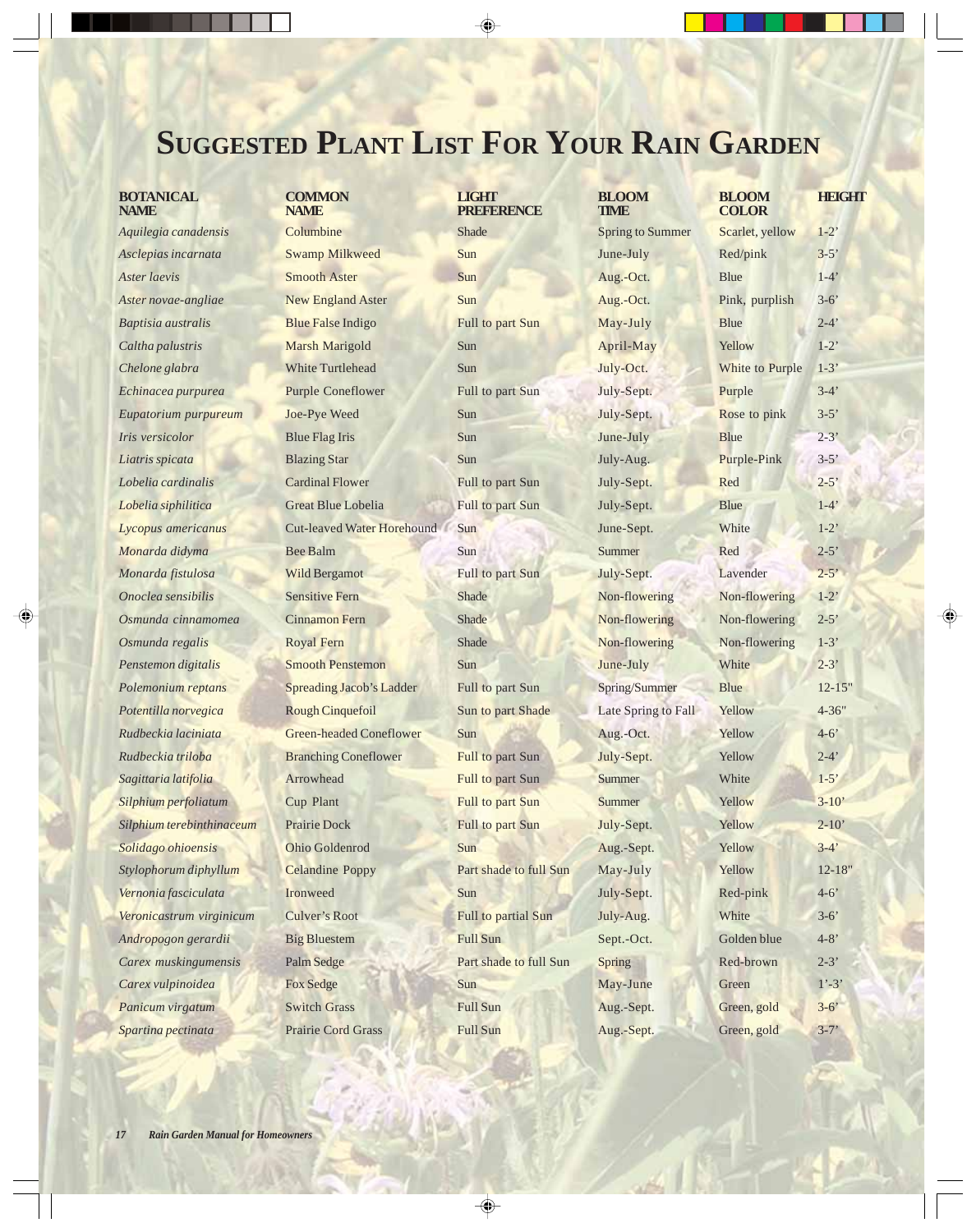## **RAIN GARDEN WORKSHEET**

| 1) Slope:                                                 |     |               |
|-----------------------------------------------------------|-----|---------------|
| Height of string (in inches)<br>X 100                     |     |               |
| Distance between stakes (in inches)                       | 1)  | $\frac{0}{0}$ |
| 2) Rain garden depth:                                     |     |               |
|                                                           |     |               |
| From Chart on page 5                                      | 2)  | in.           |
| 3) Home footprint:                                        |     |               |
|                                                           |     |               |
| Length of house X width of house                          | 3)  |               |
| 4) Number of downspouts:                                  |     | sq. ft.       |
|                                                           |     |               |
| Total number of downspouts on home                        |     |               |
| 5) Roof area draining to garden:                          | 4)  |               |
|                                                           |     |               |
| (Line $3 \div$ Line 4) X number of downspouts directed to |     |               |
| the rain garden                                           | 5)  | sq. ft.       |
| 6) Lawn area (if more than 30 ft from downspout):         |     |               |
| Length of uphill lawn area X width of uphill lawn area    |     |               |
|                                                           | 6)  | sq. ft.       |
| 7) Total drainage area:                                   |     |               |
| Line $5 + line 6$                                         |     |               |
|                                                           | 7)  | sq. ft.       |
| 8) Soil type:                                             |     |               |
| Enter sandy, silty or clayey from results on page 7       |     |               |
|                                                           | 8)  |               |
| 9) Rain garden size factor:                               |     |               |
|                                                           |     |               |
| Results from table 1 or table 2 on page 8                 | 9)  |               |
| 10) Rain garden size:                                     |     |               |
|                                                           |     |               |
| Line 7 X Line 9                                           | 10) | sq. ft.       |

Lines 2 and 10 give you the dimensions of your rain garden. This is based on capturing 100% of the runoff. If you do not wish to build a rain garden of this size, a smaller rain garden will still help control runoff and filter pollutants.